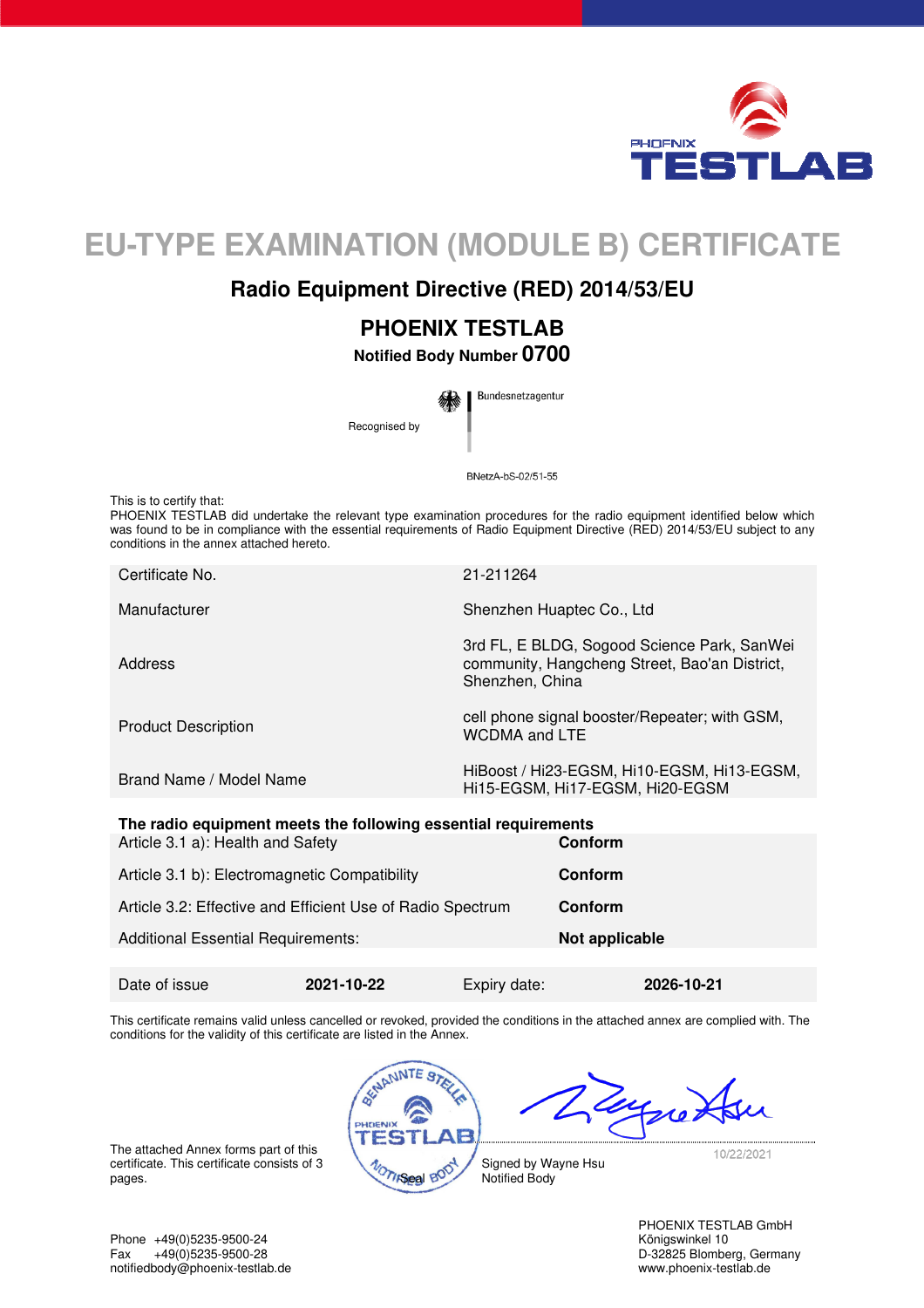## **Annex**

| <b>Technical description</b>                                             |                                                                                                                                                                                                                           |
|--------------------------------------------------------------------------|---------------------------------------------------------------------------------------------------------------------------------------------------------------------------------------------------------------------------|
| <b>Frequency Range</b>                                                   | <b>GSM 900</b><br>Uplink: 880 - 915 MHz / Downlink: 925 - 960 MHz<br><b>UTRA FDD Band VIII</b><br>Uplink: 880 - 915 MHz / Downlink: 925 - 960 MHz<br>E-UTRA FDD Band 8<br>Uplink: 880 - 915 MHz / Downlink: 925 - 960 MHz |
| <b>Transmit Power</b>                                                    | Uplink: 17 dBm (Max.)<br>Downlink: 23 dBm (Max.)                                                                                                                                                                          |
| <b>Hardware Version</b>                                                  | F25H0-1S                                                                                                                                                                                                                  |
| Software Version                                                         | F25H0-1S                                                                                                                                                                                                                  |
| <b>System Components</b>                                                 |                                                                                                                                                                                                                           |
|                                                                          |                                                                                                                                                                                                                           |
|                                                                          |                                                                                                                                                                                                                           |
| <b>Optional Components</b>                                               |                                                                                                                                                                                                                           |
| Adapter                                                                  | YHY-05003000<br>Input:100-240 Vac, 50/60 Hz, 1.5 A; Output: 5V/3A<br>(Shenzhen YinghuiYuan Electronics Co., Ltd.)                                                                                                         |
| Power Cable                                                              | 1.2 meter, unshielded cable, without ferrite core                                                                                                                                                                         |
| Outdoor Antenna                                                          | Wide band directional antenna:<br>8dBi (Max.) for GSM900 / WCDMA Band VIII/ LTE Band 8                                                                                                                                    |
| Indoor Antenna                                                           | Wide band panel antenna<br>6dBi (Max.) for GSM900 / WCDMA Band VIII/ LTE Band 8                                                                                                                                           |
| <b>Outdoor Coaxial Cable</b>                                             | 15.2m, shielded cable, without Ferrite Core                                                                                                                                                                               |
| <b>Indoor Coaxial Cable</b>                                              | 9.1m, shielded cable, without Ferrite Core                                                                                                                                                                                |
| <b>Approval documentation</b>                                            | Technical Documentation including HiBoost Hi23-EGSM                                                                                                                                                                       |
|                                                                          | External / Internal Photos, User Manual, Label, Block Diagram,<br>Circuit Diagram, Operational Description, PCB Layout, Parts<br>Placement, Parts List                                                                    |
| <b>EU Declaration of Conformity</b>                                      | 3 pages, October 20, 2021                                                                                                                                                                                                 |
| <b>Explanation of compliance</b><br>Article $10(2)$ and Article $10(10)$ | Description in the User Manual                                                                                                                                                                                            |
| <b>Further Documents</b>                                                 | Risk assessment, 5 pages, October 20, 2021                                                                                                                                                                                |